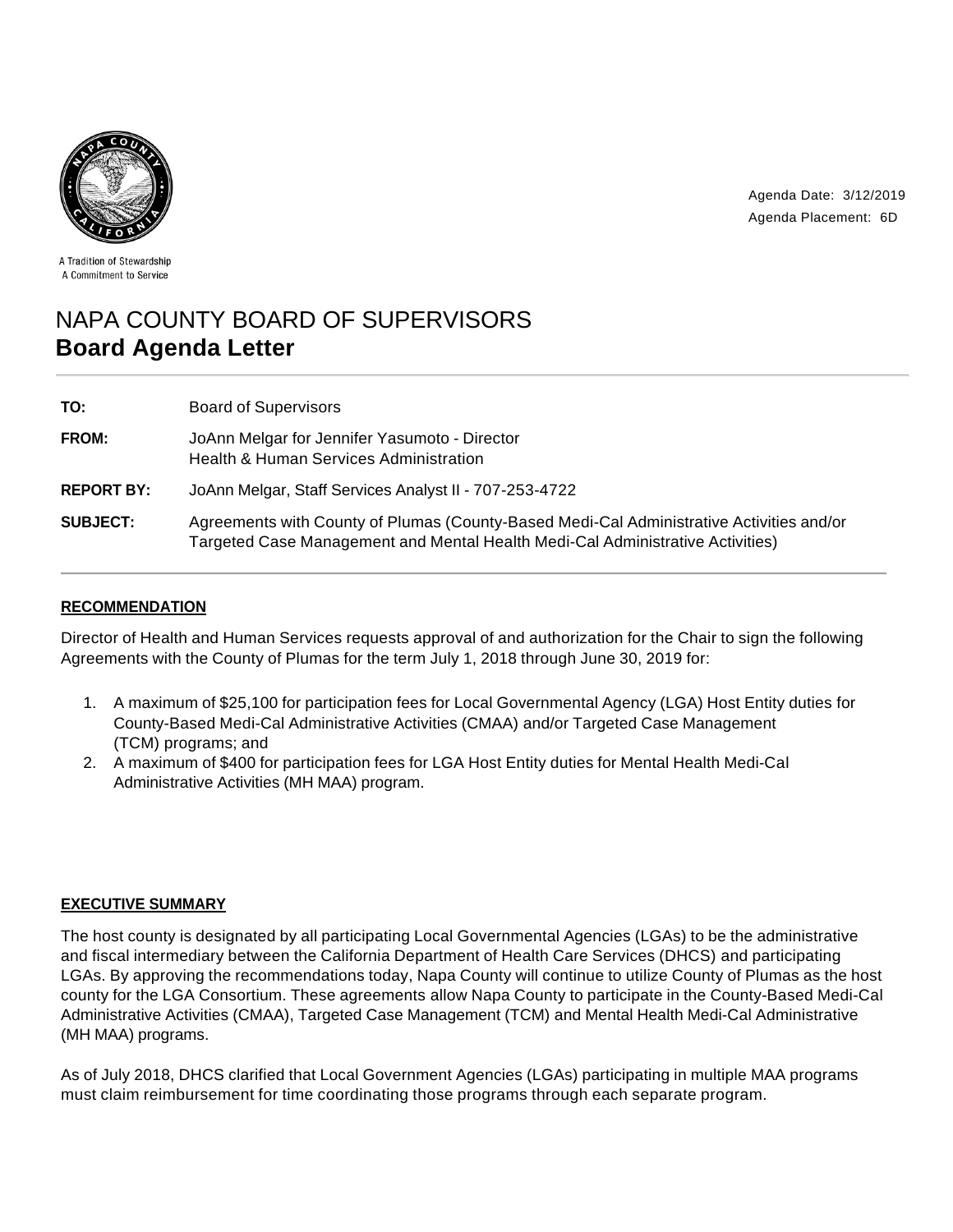These agreements are coming late to the Board for approval due to a change in the methodology used to calculate the participation fees that each LGA will pay, as well as the timing of approval of the consortium budget by the members. The fee represents a percentage of the MAA/TCM revenue received by the LGA in the prior year, which cannot be finalized until the conclusion of the previous fiscal year.

### **FISCAL IMPACT**

| Is there a Fiscal Impact?         | Yes                                                                                                                                                                                                                                                                                                                                                                            |
|-----------------------------------|--------------------------------------------------------------------------------------------------------------------------------------------------------------------------------------------------------------------------------------------------------------------------------------------------------------------------------------------------------------------------------|
| Is it currently budgeted?         | Yes                                                                                                                                                                                                                                                                                                                                                                            |
| Where is it budgeted?             | Health & Human Services Public Health                                                                                                                                                                                                                                                                                                                                          |
| Is it Mandatory or Discretionary? | Mandatory                                                                                                                                                                                                                                                                                                                                                                      |
| Is the general fund affected?     | No                                                                                                                                                                                                                                                                                                                                                                             |
| Future fiscal impact:             | None, these agreements terminate on June 30, 2019 and are included in the<br>approved Fiscal Year 2018-2019 budget.                                                                                                                                                                                                                                                            |
| Consequences if not approved:     | If the agreements are not approved, Napa County will be unable to participate<br>in the Local Governmental Agency (LGA) County-Based Medi-Cal<br>Administrative Activities (CMAA) and Targeted Case Management (TCM)<br>Consortium and will be ineligible to bill for and receive Federal<br>reimbursement for MAA/TCM services being provided to residents of<br>Napa County. |
|                                   |                                                                                                                                                                                                                                                                                                                                                                                |

Additional Information:

### **ENVIRONMENTAL IMPACT**

ENVIRONMENTAL DETERMINATION: The proposed action is not a project as defined by 14 California Code of Regulations 15378 (State CEQA Guidelines) and therefore CEQA is not applicable.

### **BACKGROUND AND DISCUSSION**

Medi-Cal Administrative Activities (MAA) is the proper and efficient administration of the Medi-Cal program. In order for a state to receive federal financial participation for Medi-Cal, the state must have an approved State Plan. The State Plan provides for MAA, Targeted Case Management for certain targeted Medi-Cal beneficiaries, and programs. Counties that wish to participate in MAA are deemed the Local Governmental Agency (LGA) and are required to participate in the LGA Consortium. The LGA Consortium members pay fees that are sliding scale based on the amount of MAA revenue they received. A single county who is a member of the consortium shall act as the "Host" County and assume responsibility for providing administrative support for the consortium, including collecting the participation fees. LGA member counties shall then enter into agreements with the Host County for these services. Host County selection occurs every two years. The County of Plumas was first selected to be the Host County starting in Fiscal Year (FY) 14-15 and has opted to continue through FY 18-19. The participation fee for these Host Entity duties is \$25,100.

In addition, staff is requesting approval of a second Agreement with the County of Plumas to serve as the Host Entity for MH MAA. The participation fee for these Host Entity duties is \$400.